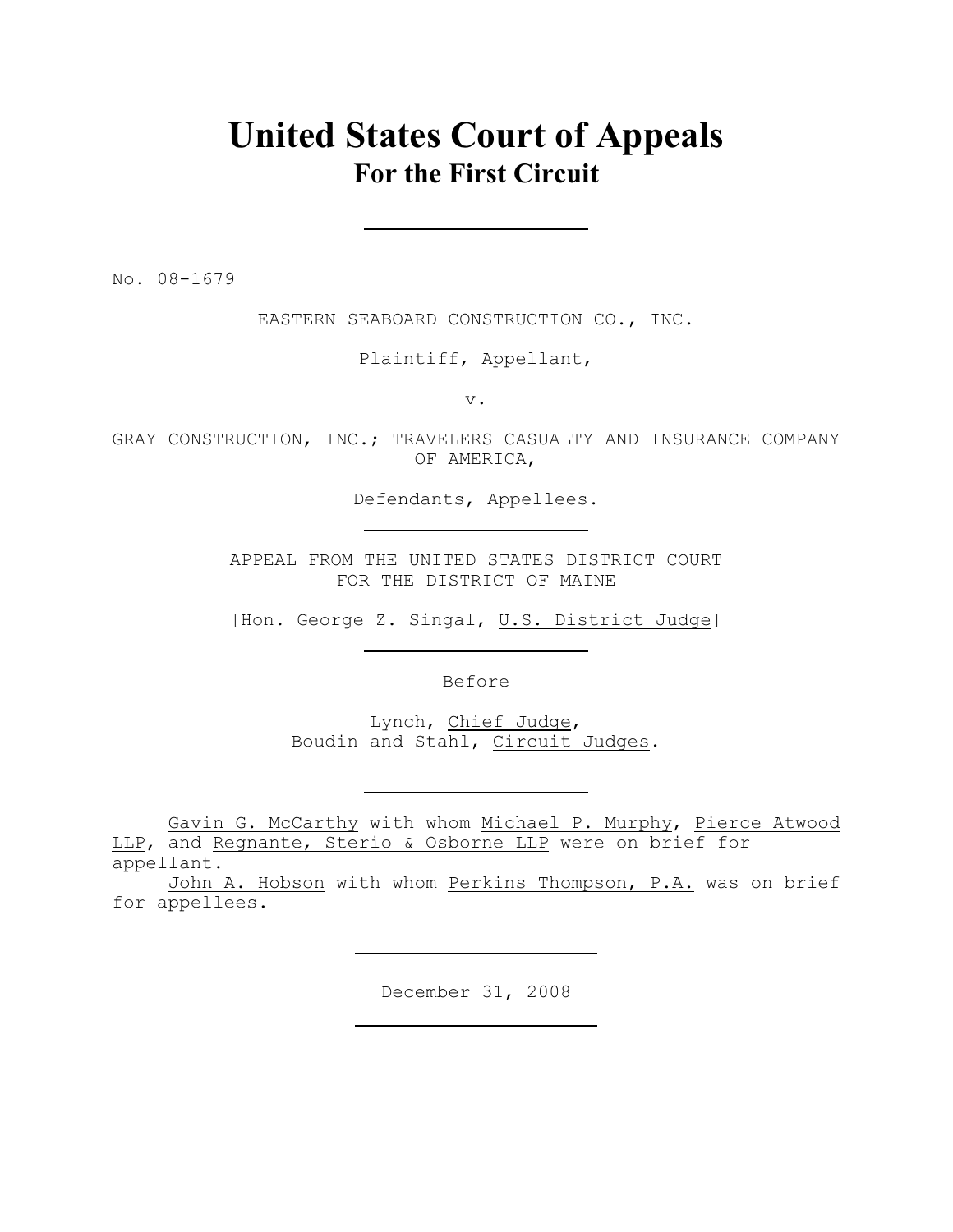**STAHL, Circuit Judge**. Eastern Seaboard Concrete Construction Company ("Eastern") appeals the district court decision vacating an amended arbitration award and denying Eastern prejudgment interest on its award.

## **I.**

The background facts of this case are thoroughly discussed in the magistrate judge's Recommended Decision, see E. Seaboard Concrete Constr. Co. v. Gray Constr. Inc., 2008 WL 1803781 (D. Me. 2008). For our purposes, Gray Construction ("Gray"), the prime contractor on a construction project at the Portsmouth Naval Shipyard in Kittery, Maine, contracted with Eastern to perform the site work at the project. A dispute arose when Eastern encountered unexpected conditions that increased the project's scope and as a result, put the job behind schedule. When the Navy refused to pay Gray for the extra work and Gray in turn refused to pay Eastern, Eastern left the job, returned briefly, and ultimately was terminated by Gray. Gray then hired replacement subcontractors and suppliers to complete Eastern's scope of the work.

Eastern filed a complaint premised on the Miller Act, 40 U.S.C. § 3131 et seq., which requires surety bonds on federal construction projects, against Gray in federal district court in Maine. Gray counterclaimed and simultaneously motioned to stay the proceedings because Eastern had not exhausted the parties' contractual and administrative remedies pursuant to the parties'

 $-2-$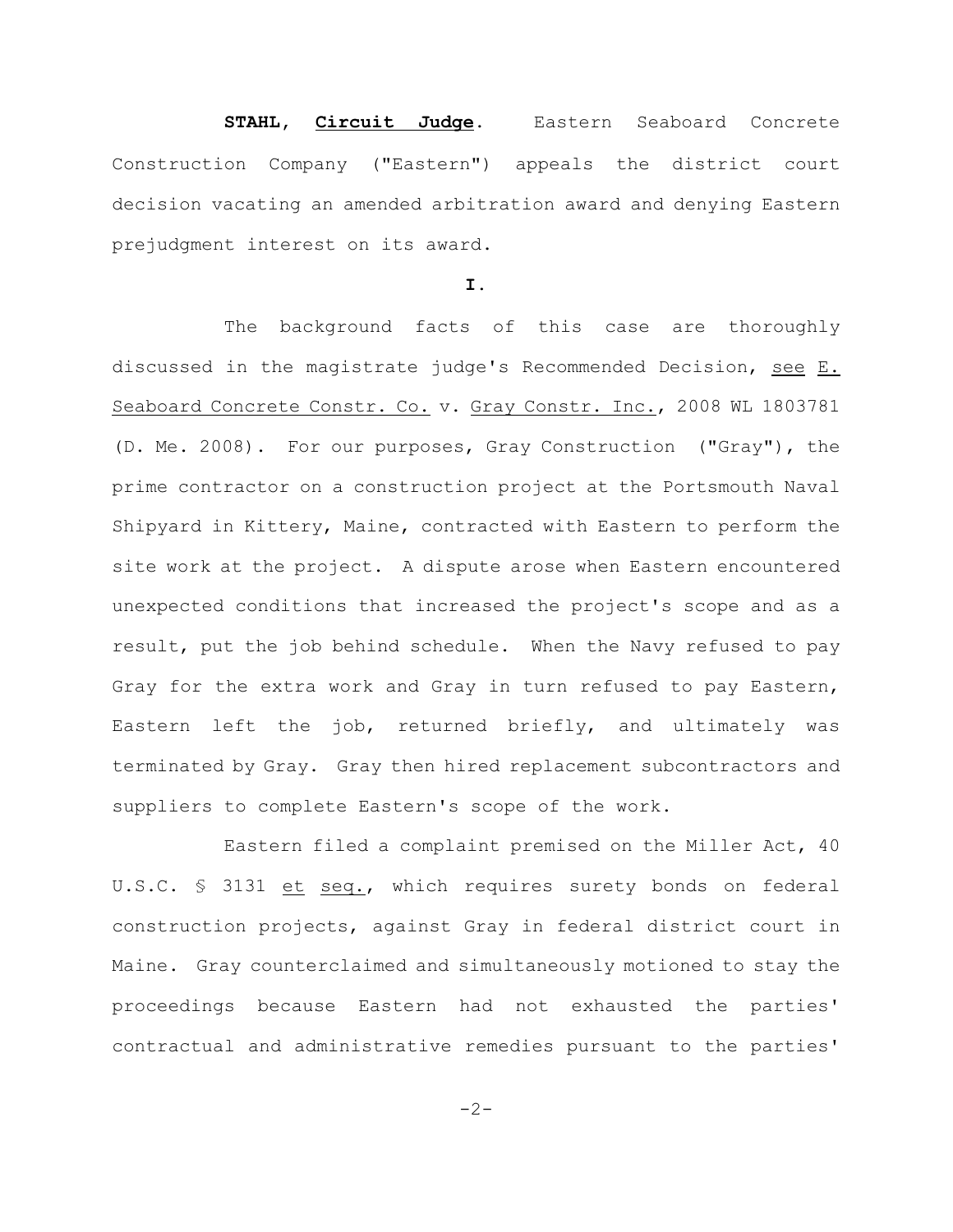subcontract. The parties then agreed to submit the case to arbitration pursuant to the arbitration clause in their contract and later voluntarily dismissed the court action to permit the arbitration to proceed on a more extended basis. Eastern and Gray agreed that the American Arbitration Association's Construction Industry Arbitration Rules and Mediation Procedures ("AAA Rules") would apply to the proceeding.

Following the arbitration proceedings in May 2007, the arbitrator issued a nine-page arbitration award on September 21, 2007. Noting that "[t]o the extent that an issue or claim is not explicitly discussed and resolved, it is denied," the arbitrator awarded Eastern recovery on all but one of its claims, and he also determined that Eastern breached its contract by abandoning its work and awarded Gray \$77,000 for the completion of the contract, "to be deducted from the award paid to Eastern Seaboard." The arbitrator rejected Eastern's contention that it was entitled to interest under a Federal Prompt Payment Act interest penalty, 31 U.S.C. §§ 3901-3907, or its implementing regulations.

Eastern then filed an Application for Clarification of the Arbitration Award and sought to have the \$77,000 award to Gray reduced by \$66,613.89, the amount remaining on the parties' subcontract. Eastern previously had alerted the arbitrator to this amount in its Post-Trial Brief in which it observed, "The Parties

 $-3-$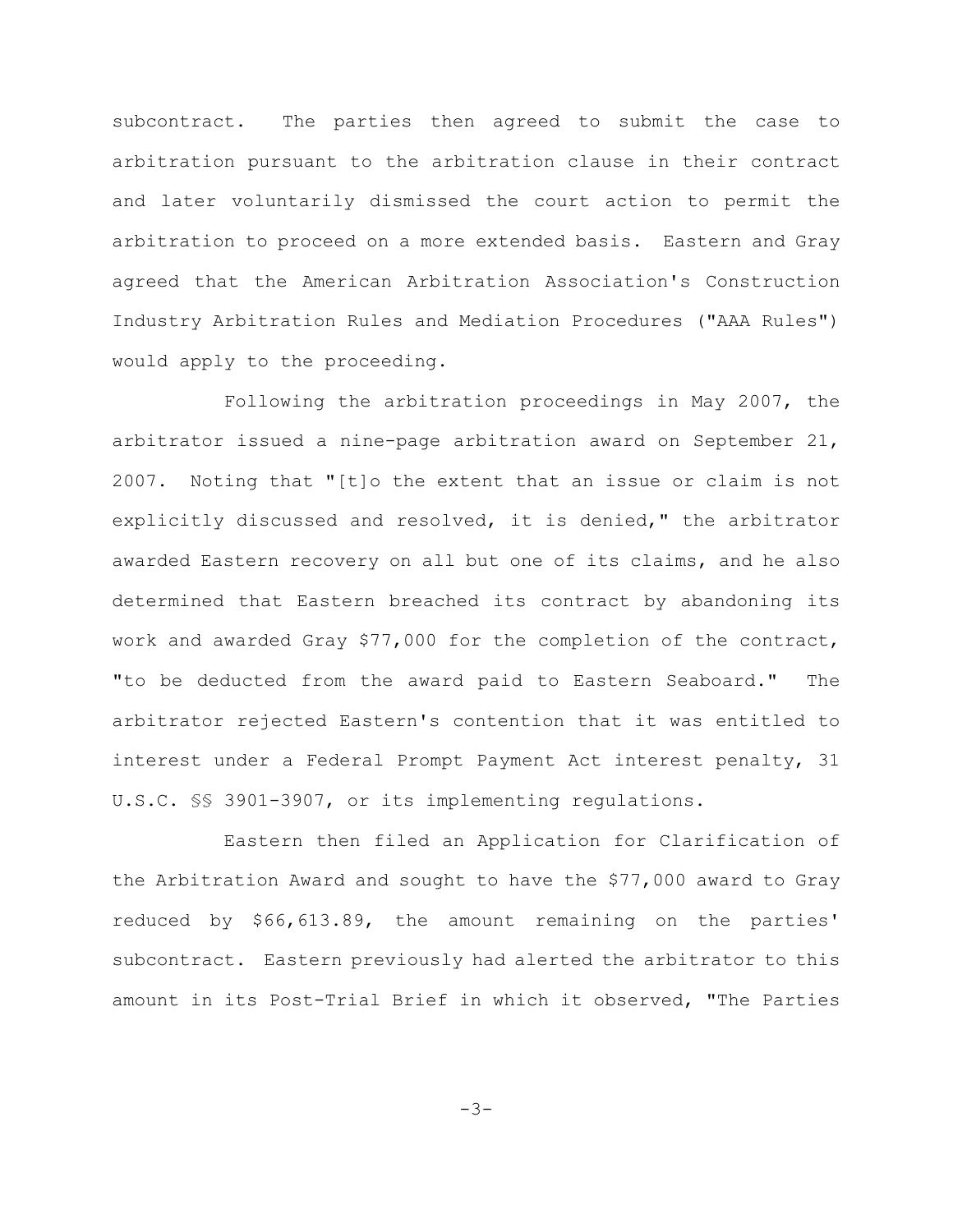do not dispute that there was \$66,613.81 remaining under the base contract."

Gray, in its Post-Hearing Arbitration Brief, had contended that it was not in breach of contract for non-payment. Gray made three independent arguments in its defense. First, it noted the pay-when-paid clause of the contract. Second, it stated that Eastern "had effectively already been paid the sums in question by virtue of Gray's overpayment on the base contract." Finally, Gray suggested that even if Eastern had not been paid for the work, the contract permitted Gray to withhold payment "when there is reasonable doubt that [Eastern] could complete the Work on time, was satisfactorily prosecuting the Work, or that the Work could be completed for the unpaid balance of the subcontract price." While the arbitrator's initial award disposed of Gray's first defense, finding that the pay-when-paid clause was unenforceable under the Miller Act, it did not address Gray's other arguments.

On November 4, 2007, acknowledging that "[t]he award could have been clearer," the arbitrator issued an amended arbitration award and adopted Eastern's request, noting that "Gray does not seriously dispute the \$66,613.89 figure." He also cited Section 11.2 of the contract which required that any unpaid contract balance owed to the subcontractor be offset by the cost of

 $-4-$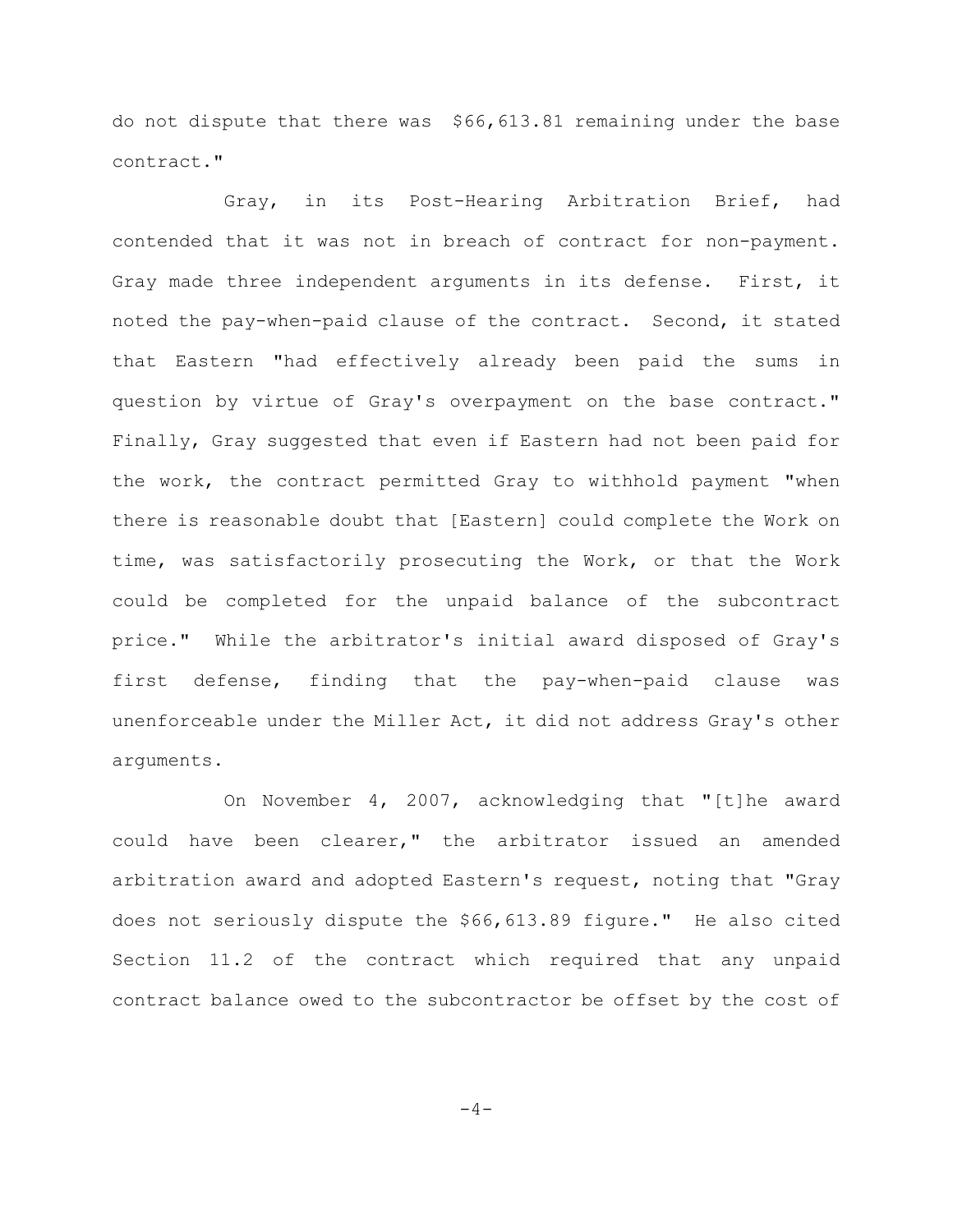completing the subcontractor's work, "which is precisely what is being awarded here."

Gray moved to vacate the award, and Eastern filed a cross-motion to confirm the award and requested the court award prejudgment interest. On April 18, 2008, the magistrate judge recommended a decision granting Gray's motion to vacate, finding that AAA Rule R-47 ("Rule 47") prohibited the substantive modifications in the amended award. She also determined that Eastern was not entitled to interest before the date of the award. On May 23, 2008, the district court affirmed the magistrate's decision after de novo review. Eastern now appeals the decision.

## **II.**

We review the district court's decision to vacate the arbitral award de novo. UMass Mem'l Med. Ctr., Inc. v. United Food & Commercial Workers Union, 527 F.3d 1, 5 (1st Cir. 2008). Our consideration of the award is "extremely narrow and exceedingly deferential," Wheelabrator Envirotech Operating Servs. Inc. v. Mass. Laborers Dist. Council Local 1144, 88 F.3d 40, 43 (1st Cir. 1996) (citations omitted), such that our de novo review is "among the narrowest known in the law," Me. Cent. R. Co. v. Bhd. of Maint. of Way Employees, 873 F.2d 425, 428 (1st Cir. 1989) (citations omitted). Indeed, we have recognized that "[a]rbitral awards are nearly impervious to judicial oversight." Teamsters Local Union No. 42 v. Supervalu, Inc., 212 F.3d 59, 61 (1st Cir.

 $-5-$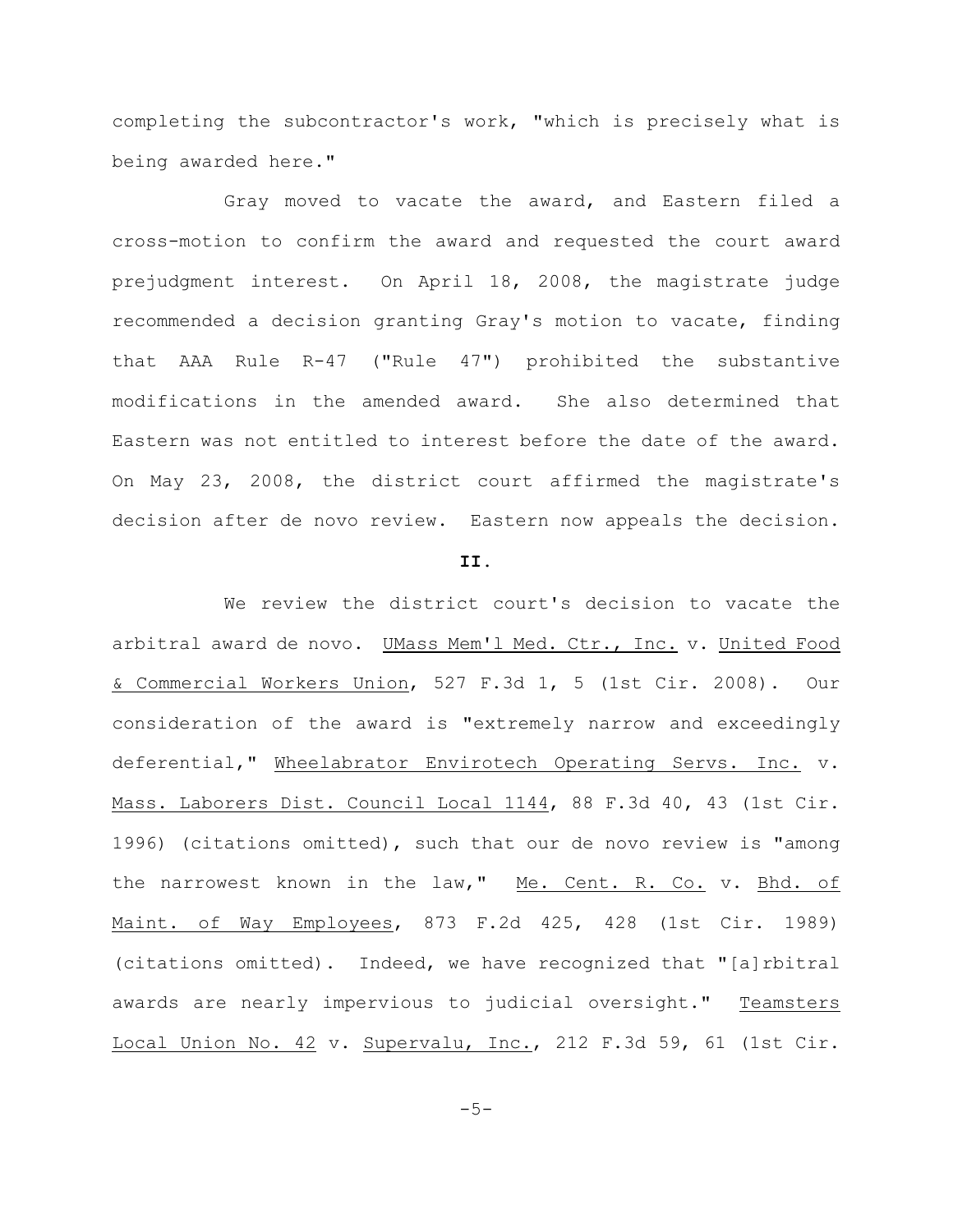2000) (citations omitted). Thus, "[a] court's review of an arbitration award is highly deferential because the parties 'have contracted to have disputes settled by an arbitrator' and thus, 'it is the arbitrator's view of the facts and of the meaning of the contract that they have agreed to accept.'" Bull HN Info. Sys., Inc. v. Hutson, 229 F.3d 321, 330 (1st Cir. 2000) (quoting United Paperworkers Int'l Union v. Misco, Inc., 484 U.S. 29, 37-38 (1987)).

"Courts must accord substantial deference to the decisions of arbitrators. Nevertheless, there are limits to that deference." Kashner Davidson Sec. Corp. v. Mscisz, 531 F.3d 68, 70 (1st Cir. 2008). Section 10 of the Federal Arbitration Act ("FAA") permits courts to vacate arbitrators' awards "[w]here the arbitrators exceeded their powers." 9 U.S.C. § 10(a)(4). Because "arbitration is simply a matter of contract between the parties," First Options of Chicago, Inc. v. Kaplan, 514 U.S. 938, 943 (1995), we look to the parties' contract to determine the powers the parties intended to bestow upon the arbitrator. "Arbitration under the [FAA] is a matter of consent, not coercion, and parties are generally free to structure their arbitration agreements as they see fit." Mastrobuono v. Shearson Lehman Hutton, Inc., 514 U.S. 52, 57 (1999). A court may reverse an arbitrator's award on contractual grounds only "where an award is contrary to the plain language of the [contract]" and in "instances where it is clear

 $-6-$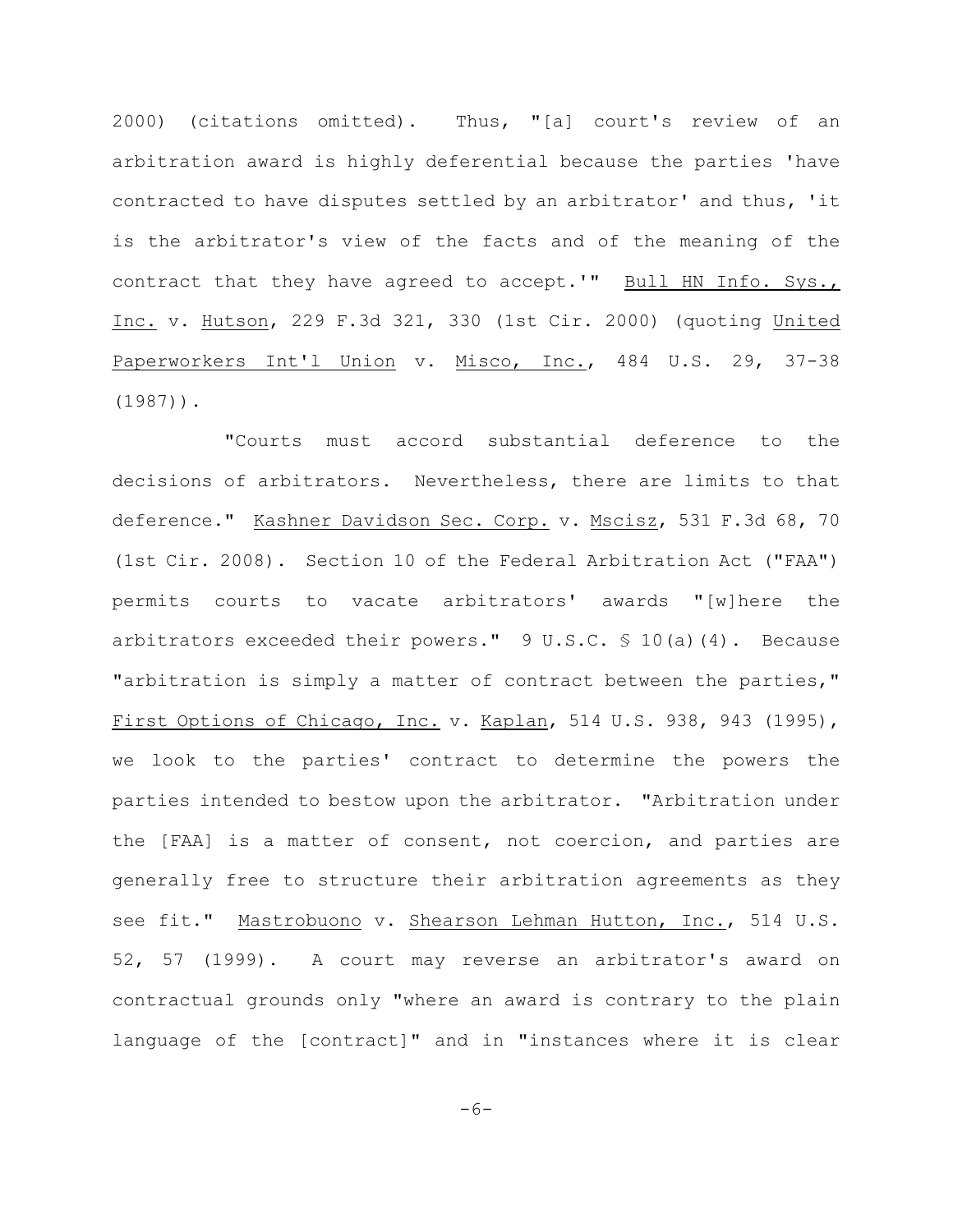from the record that the arbitrator recognized the applicable law -- and then ignored it." Advest, Inc. v. McCarthy, 914 F.2d 6, 9 (1st Cir. 1990) (citations omitted). We thus proceed to determine whether the arbitrator exceeded his authority in the instant case.

Eastern and Gray agreed that the AAA Rules would govern the arbitration process.<sup>1</sup> Hence, the AAA Rules "became part and parcel of the arbitration contract." Mscisz, 531 F.3d at 77 (citing 11 Richard A. Lord, Williston on Contracts § 30:25 (4th ed. 2008)). AAA Rule 47 reads as follows:

Within twenty calendar days after the transmittal of an award, the arbitrator on his or her initiative, or any party, upon notice to the other parties, may request that the arbitrator correct any clerical, typographical, technical or computational errors in the award. The arbitrator is not empowered to redetermine the merits of any claim already decided.

Gray argues that Rule 47 precluded the arbitrator from revisiting his initial award and reducing Gray's award by \$66,613.89. We disagree.

While previously we have not had occasion to consider the application of Rule 47, we have discussed more generally the functus officio doctrine<sup>2</sup> and an arbitrator's ability to revisit an

 $1$  Notwithstanding Eastern's argument to the contrary, the AAA Rules and the FAA govern the scope of the arbitrator's authority to amend the award. Mastrobuono, 514 U.S. at 58, 63-64. See also Volt Info. Sci., Inc. v. Bd. of Trs. of Leland Stanford Jr. Univ., 489 U.S. 468, 478-79 (1989).

 $2$  This common law doctrine refers to the exhaustion of the arbitrator's powers which precludes him "from vacating, modifying, supplementing, or correcting his award." Courier-Citizen Co. v.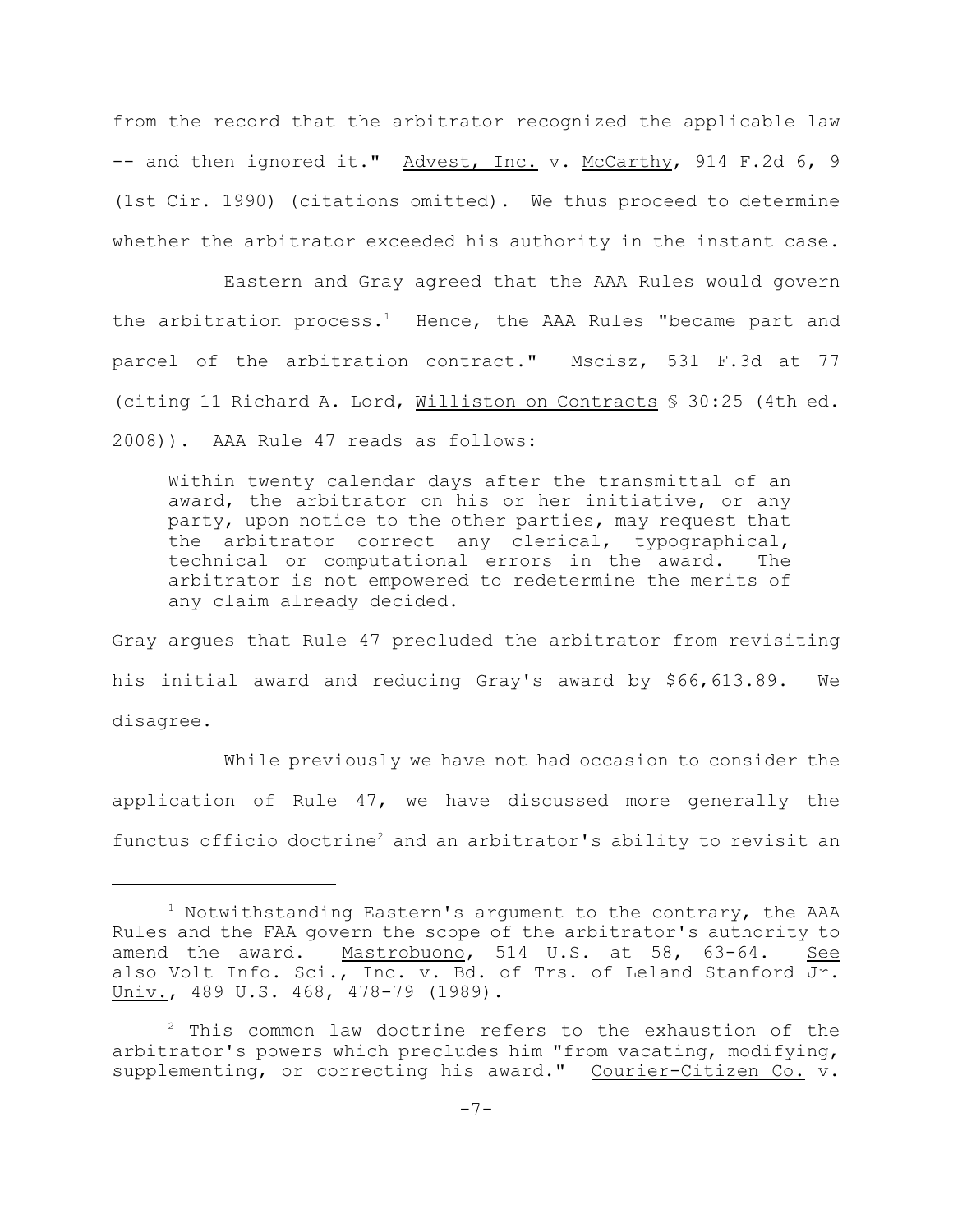award, recently noting that "the question whether and when an arbitrator may reverse or substantially alter his ruling is perhaps an open one." Local 2322, Int'l Bhd. v. Verizon New England, Inc., 464 F.3d 93, 97-98 (1st Cir. 2006) (citations omitted). See also Glass, Molders, Pottery, Plastics, and Allied Workers Int'l Union v. Excelsior Foundry Co., 56 F.3d 844, 846 (7th Cir. 1995) (noting that the functus officio doctrine "[t]oday, [is] riddled with exceptions . . . [and] is hanging on by its fingernails"). Our cases still tend to differentiate between a second award which is "fundamentally inconsistent with the first award" and one which "simply flesh[es] out the remedy announced initially." Courier-Citizen Co., 702 F.2d at 279; Verizon, 464 F.3d at 98 (distinguishing between "clarify" and "alter"). Thus, we have permitted an arbitrator to clarify whether an award to make whole an employee includes a back pay remedy. Verizon, 464 F.3d at 100; Locals 2222 v. New England Telephone and Telegraph Co., 628 F.2d 644, 649 (1st Cir. 1980). See also Fradella v. Petricca, 183 F.3d 17, 19 (1st Cir. 1999) (finding an amendment to the award ministerial where the arbitrator first incorrectly listed New York law as governing the arbitration and then revised the award to delete the New York references and replace with Massachusetts).

Boston Electrotypers Union No. 11, 702 F.2d 273, 278 (1st Cir. 1983).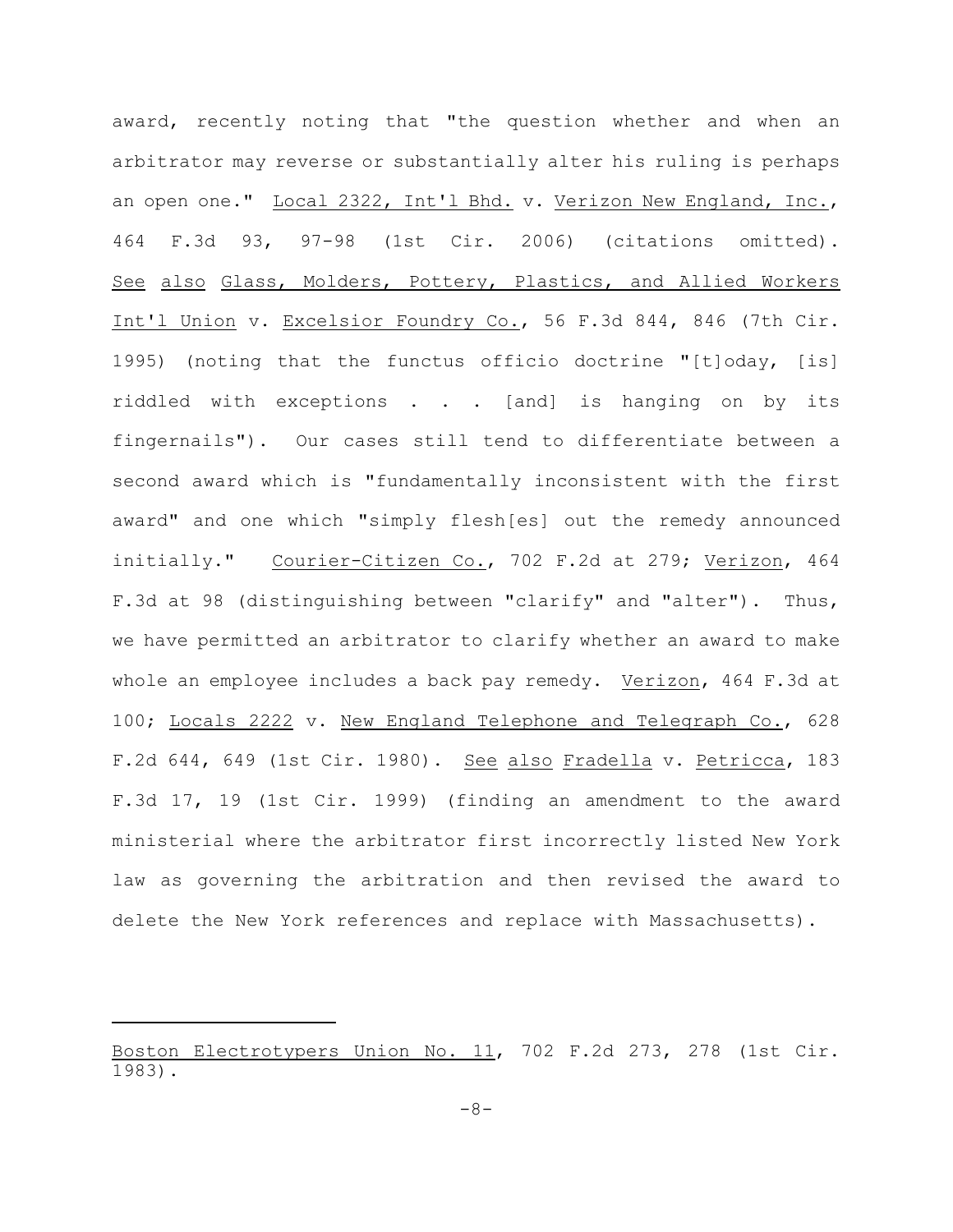We find in our sister circuits further evidence of "how limited the doctrine of functus officio has become." Excelsior, 56 F.3d at 849. For example, in La Vale Plaza, Inc. v. R.S. Noonan, Inc., 378 F.2d 569, 570 (3d Cir. 1967), a case not unlike our own, the arbitrators proceeded according to the AAA Rules and awarded Noonan \$30,861.64 "in full settlement of all claims submitted to this arbitration one against the other." The arbitrators did not, however, discuss \$56,429.66 that La Vale had delivered to Noonan in anticipation of the arbitration, and La Vale brought an action to recover \$25,568.02, the difference between the award and its deposit. Id. The Third Circuit, after discussing the functus officio doctrine, held that the arbitrators should "remove the cloud of doubt as to whether they considered the payment of \$56,429.66 in making their award" as it "will in no way reopen the merits of the controversy." Id. at 573. The court explained, "Where the award, though seemingly complete, leaves doubt whether the submission has been fully executed, an ambiguity arises which the arbitrator is entitled to clarify." Id. See also Excelsior, 56 F.3d at 847-49 (holding that neither the AAA Rules nor functus officio barred an arbitrator from clarifying his award to explain which party was responsible for the costs of a rehabilitative program); Kennecott Utah Cooper Corp. v. Becker, 186 F.3d 1261, 1271-72 (10th Cir. 1999) (permitting arbitrator to explain whether he intended to include back pay in the award); Int'l Bhd. of

 $-9-$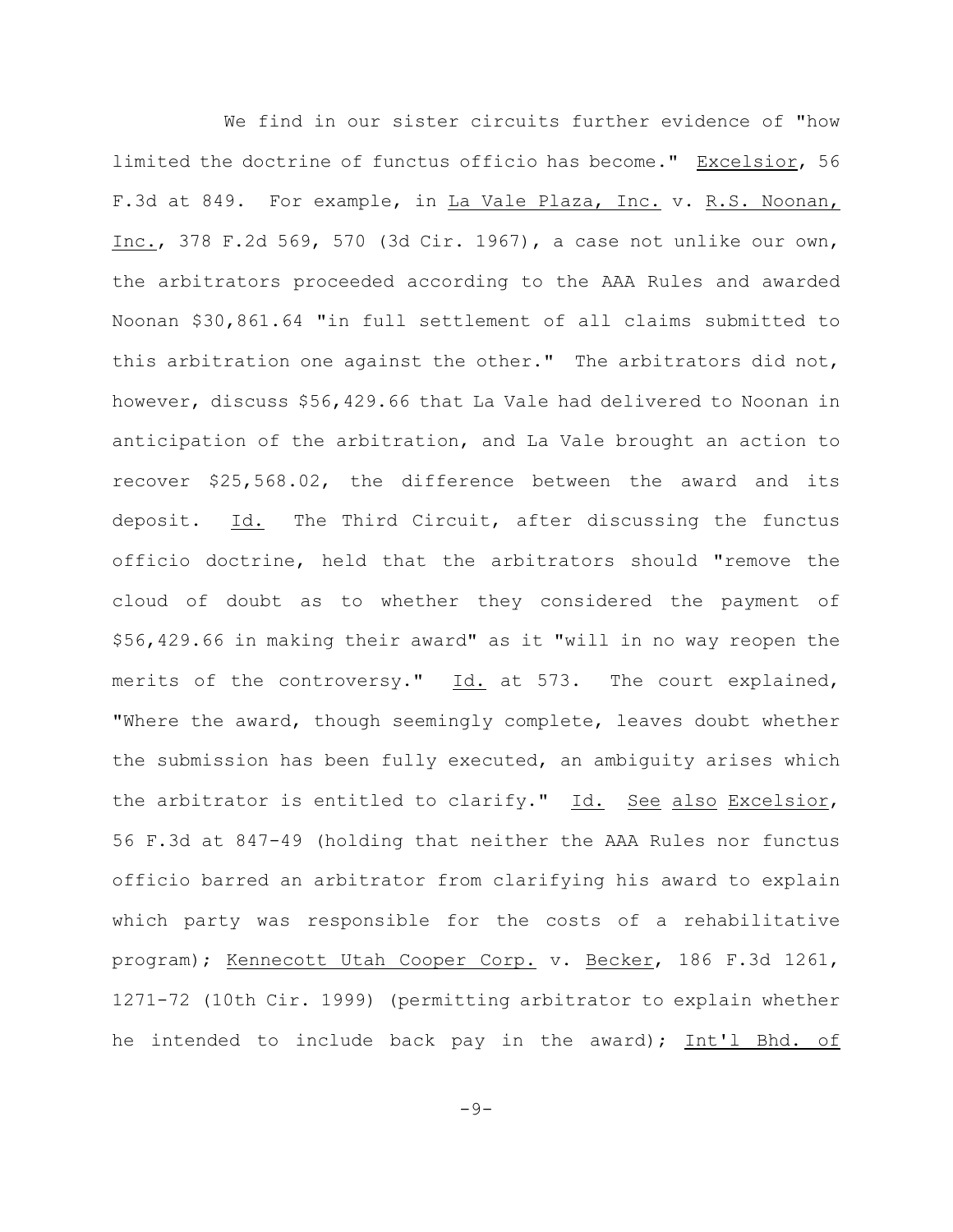Teamsters, Chauffeurs, Warehousemen, and Helpers of Am. v. Silver State Disposal Serv., Inc., 109 F.3d 1409, 1411 (9th Cir. 1997) (same); Chase v. Cohen, 519 F. Supp. 2d 267, 280-81 (D. Conn. 2007) (citing Rule 47 to permit the arbitrator to add the first names of the parties to the award to clarify joint and several liability).

In the present case, the arbitrator issued what appeared to be a complete award. But as the Seventh Circuit observed, arbitrators can "leave much to implication and assumption," Excelsior, 56 F.3d at 847, and the arbitrator, as he acknowledged in his amended award, failed to make clear that his award to Eastern included the \$66,613.89 still owed for work performed on the contract. In its Post-Trial Brief, before the arbitrator issued his initial award, Eastern noted that "[t]he parties do not dispute that there was \$66,613.89 remaining under the base contract." After Eastern moved to clarify the award, the arbitrator in his amended arbitration award observed that "Gray does not seriously dispute" the \$66,613.89 figure and that failure to offset the \$77,000 would result in a "windfall" to Gray.

We acknowledge that whether this amended award exceeded the arbitrator's authority under Rule 47 and therefore justified the district court's decision to vacate the award is a close question. The arbitration record before us is sparse. We do not know what arguments were made before the arbitrator during the hearings nor can we review the exhibits submitted for his

 $-10-$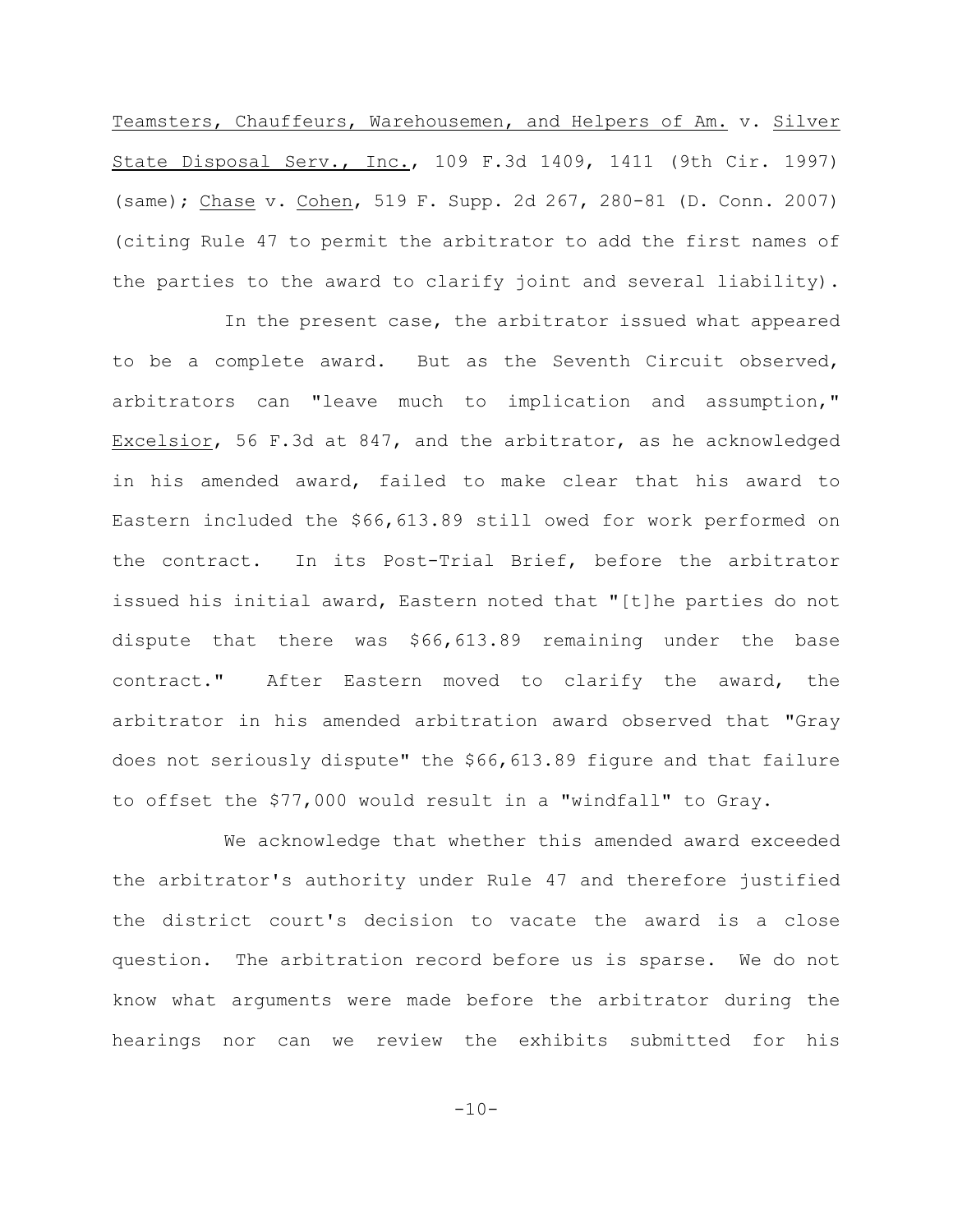consideration to ascertain whether the \$66,613.89 was discussed. But good evidence as to whether the \$66,613.89 was discussed during the arbitration can be found in Gray's own representations to this court in which it did not take issue with Eastern's claim that the contract balance of \$66,613.89 was undisputed. Instead, Gray primarily argued that the arbitrator's initial award was not ambiguous and therefore did not require clarification. As the case law reveals, this kind of assertion belies the reality that even seemingly complete awards may omit information or overlook contingencies, failures that AAA Rule 47 would allow the arbitrator to remedy.

"Judicial intrusion is restricted to extraordinary situations indicating abuse of arbitral power." Raytheon Co. v. Computer Distrib., Inc., 632 F. Supp. 553, 557 (D. Mass. 1986) (citing Mobil Oil v. Oil, Chem. and Atomic Workers Int'l Union, 600 F.3d 322, 326 (1st Cir. 1979)). If the arbitrator is "even arguably construing or applying the contract and acting within the scope of his authority, that a court is convinced he committed a serious error does not suffice to overturn his decision." Misco, 484 U.S. at 38. In the amended arbitration award, the arbitrator expressly confirmed Eastern's assertion that Gray did not dispute the \$66,613.89 contract balance during arbitration. Given our deferential review of arbitration awards, it is not within the purview of this court to question such an assertion. Instead, we

-11-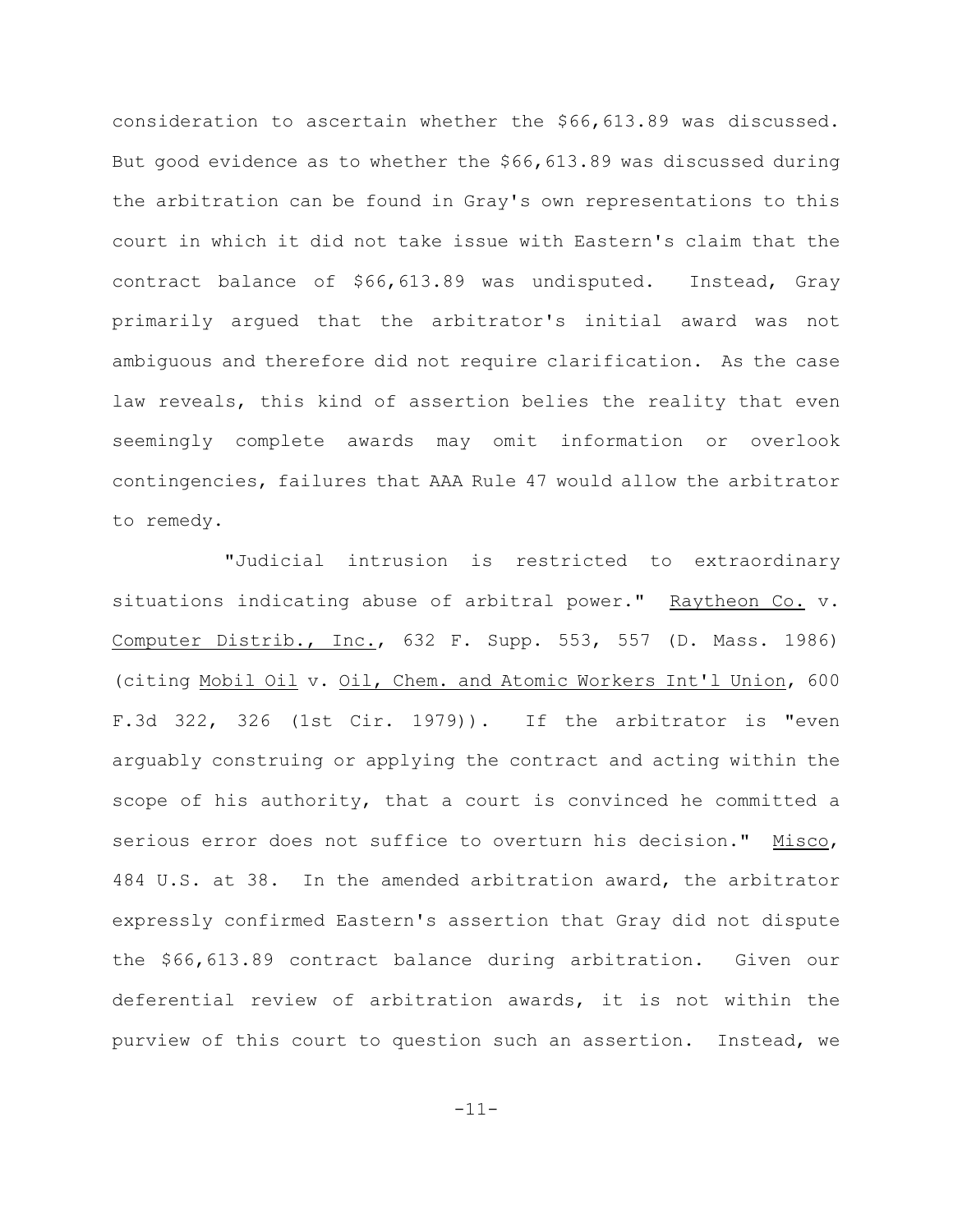think the arbitrator's statement provides evidence adequate to show that he did not exceed his authority under Rule 47. Assuming the veracity of his statement, as we must, and given the lack of evidence to the contrary, we believe the arbitrator's omission of the \$66,613.89 contract balance in the initial award, rather than a redetermination of the merits, was the type of "clerical, typographical, technical or computational error[]" which AAA Rule 47 permitted him to amend or clarify. The amendment did not reopen the merits of the case. Rather, it clarified a latent ambiguity. See La Vale, 378 F.2d at 573.

## **III.**

Eastern also requests that we vacate the arbitrator's award insofar as it denied prejudgment interest. We summarily can address this claim. AAA Rule R-44(d), which, as discussed above, governed this arbitration, dictates that "the arbitrator may include interest at such a rate and from such a date as the arbitrator may deem appropriate." The parties contracted to provide the arbitrator with this discretionary power. Eastern did not within three months request modification of the award with respect to the denial of prejudgment interest, see 9 U.S.C. § 12, and therefore, it is bound by the award. The district court therefore rightly declined to upset the arbitrator's decision regarding prejudgment interest.

-12-